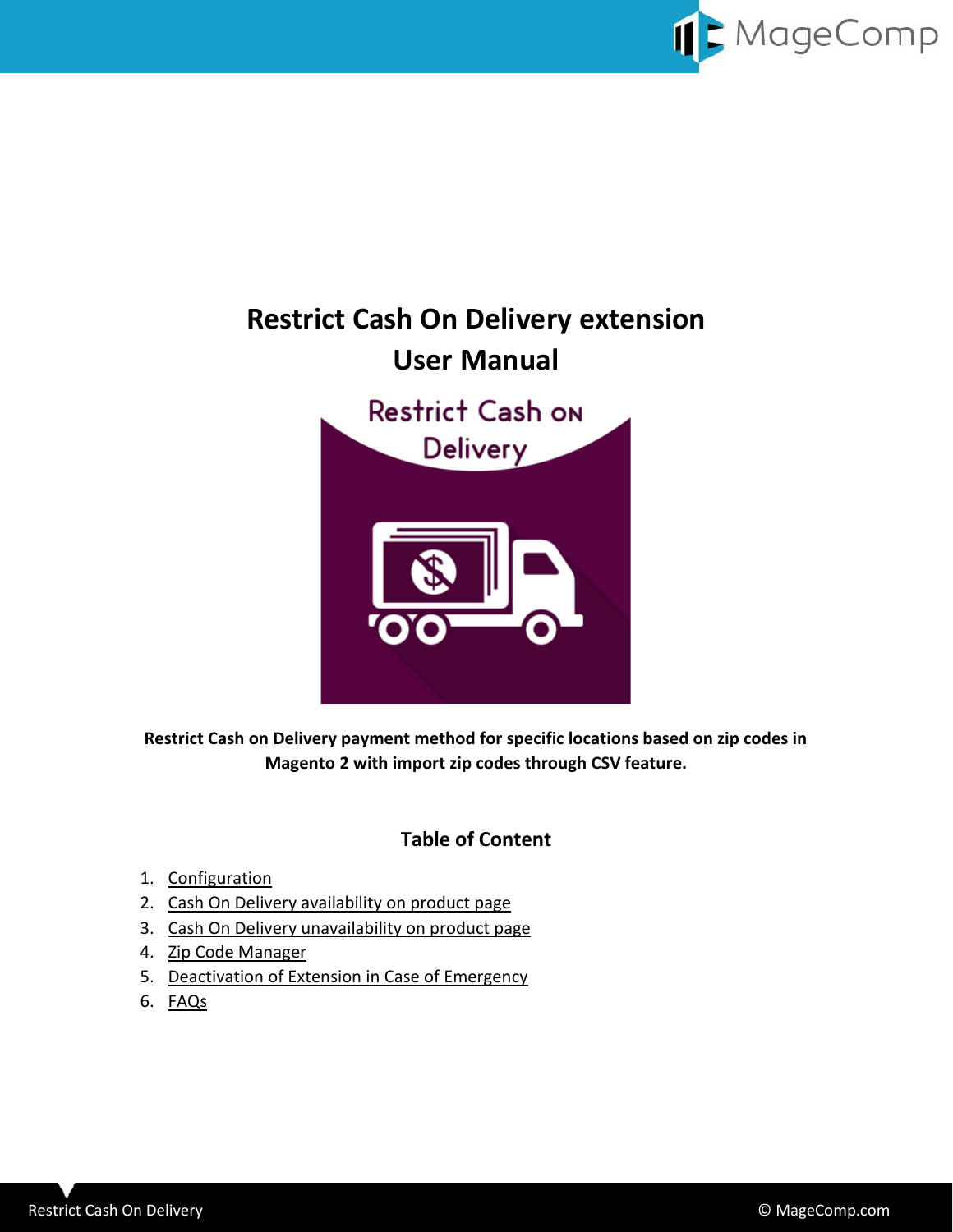

#### <span id="page-1-0"></span>**1. Configuration**

Once you have successfully installed the extension, go to **Stores** → **Configuration** to configure the extension for use. Here you can find setting to enable or disable the extension.

- **Restrict Cash On Delivery:** Enable or disable extension from here.
- **Allow Availability Check on Product Page:** Set YES to allow customers check COD availability from product page.
- **Show Estimated Delivery Time on Frontend:** Set YES to show estimated delivery time.
- **Estimated Delivery Message:** Enter estimated delivery message, use variables if required.
- **COD Availability Message:** Enter COD availability message to show when COD is available, use variable if required.
- **COD Unavailability Message:** Enter COD unavailability message to show when COD is unavailable, use variable if required**.**
- Import CSV: Browse to upload CSV with entered zip codes.

For sample CSV file kindly look into your Extension folder at this path.



*Restrictcod\sample\_pincodes.csv*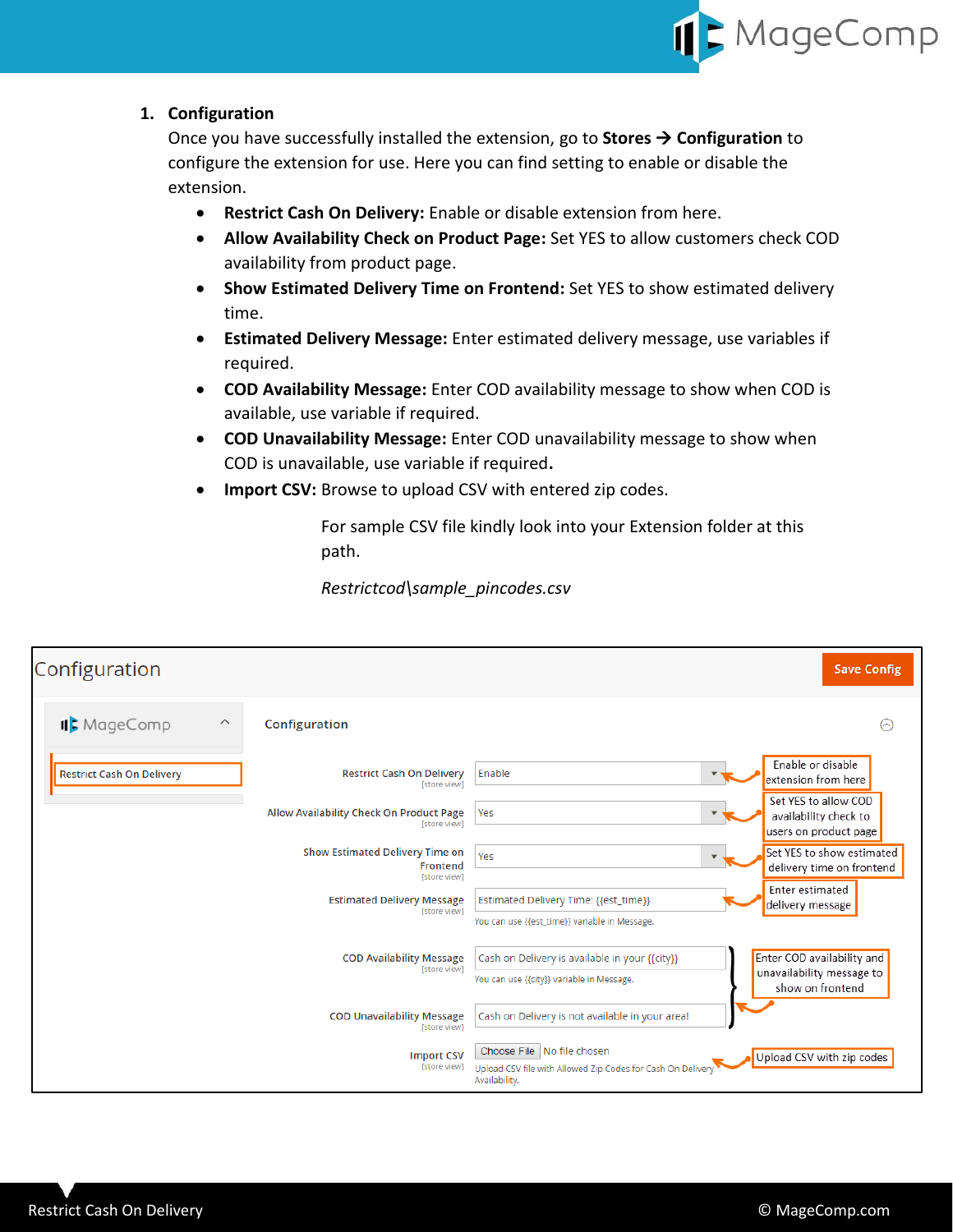

#### <span id="page-2-0"></span>**2. Cash On Delivery availability on product page**

Once you have configured the extension, go to product page and add zip code in the box. It will show success message if COD is available.



<span id="page-2-1"></span>**3. Cash On Delivery unavailability on product page** If the zip code doesn't match the codes available in CSV, it will show unavailability message.

| Home<br><b>Restrict COD Demo</b>               | Cash on Delivery unavailability                                               |
|------------------------------------------------|-------------------------------------------------------------------------------|
|                                                | Restrict COD Demo                                                             |
|                                                | COD unavailability message<br>Cash on Delivery is not available in your areal |
|                                                | <b>CHECK CASH ON DELIVERY AVAILABILITY</b>                                    |
|                                                | 567845                                                                        |
|                                                | <b>CHECK</b>                                                                  |
| AWARDED                                        | Be the first to review this product                                           |
| <b>TOP 65</b><br><b>MAGENTO</b><br><b>BLOG</b> | Availability: More than 40 in stock<br>\$100.00                               |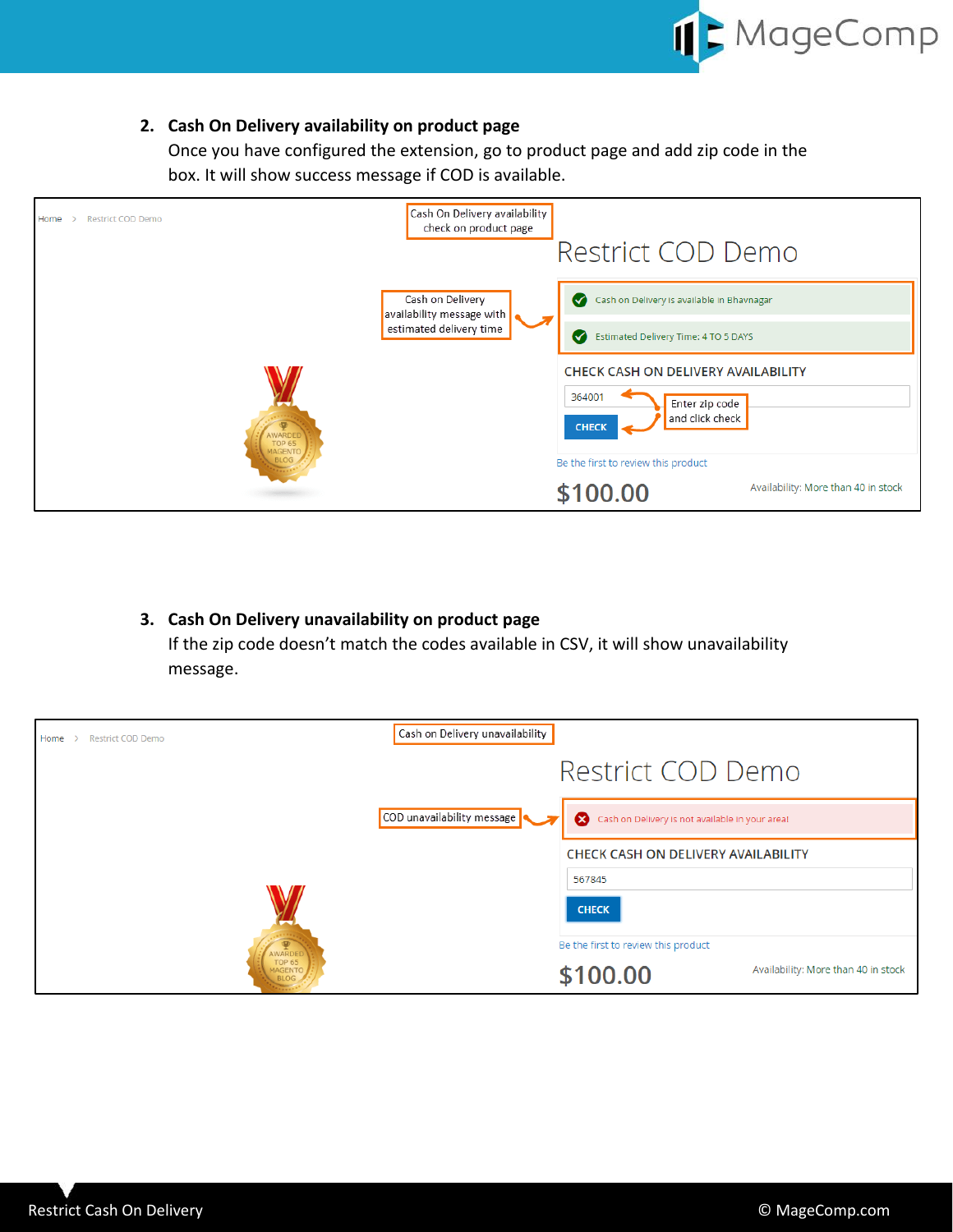

• If COD is available on the entered zip code, it will show Cash On Delivery payment method on checkout page. But if COD is unavailable, Cash On Delivery payment method will be hide from checkout page.

| COD unavailable<br>Payment Method:<br>based on zip code | COD available<br>Payment Method:<br>based on zip code |
|---------------------------------------------------------|-------------------------------------------------------|
| Check / Money order                                     | Check / Money order                                   |
| My billing and shipping address are the same            | Cash On Delivery                                      |
| Roni Cost                                               |                                                       |
| 6146 Honey Bluff Parkway                                | My billing and shipping address are the same          |
| California, California 85002                            | <b>Roni Cost</b>                                      |
| <b>United States</b>                                    | <b>ABC Street,</b>                                    |
| 312-787-2800                                            | New York, New York 10001                              |
|                                                         | <b>United States</b>                                  |
| <b>Place Order</b>                                      | 5214952                                               |
|                                                         | <b>Place Order</b>                                    |

### <span id="page-3-0"></span>**4. Zip Code Manager**

This is the place where all the imported zip codes with respective details are saved. You can edit or delete zip codes from here.

|                          | Zip Code Manager                        |            | All the added zip codes enlisted |                                                | restrict-COD ▼          |
|--------------------------|-----------------------------------------|------------|----------------------------------|------------------------------------------------|-------------------------|
|                          | Search by keyword                       | Q          | Filters<br>$\bullet$             | $\bullet$ Columns $\bullet$<br>Default View ▼  | <b>≛</b> Export ▼       |
| Actions                  | 6 records found<br>$\blacktriangledown$ |            | 20                               | $\blacktriangleright$   per page               | of 1                    |
| $\overline{\phantom{a}}$ | <b>Zip Code</b>                         | City       | <b>Estimated Delivery Time</b>   |                                                | <b>Action</b>           |
|                          | 364001                                  | Bhavnagar  | 4 TO 5 DAYS                      |                                                | Select ▲                |
|                          | 380015                                  | Ahmedabad  | 7 to 9 days                      | Click to edit or delete<br>particular zip code | Edit                    |
|                          | 110005                                  | Delhi      | 6 TO 8 DAYS                      |                                                | <b>Delete</b><br>pereut |
|                          | 99501                                   | Anchorage  | 5 TO 4 DAYS                      |                                                | Select ▼                |
|                          | 10001                                   | New York   | 4 TO 5 DAYS                      |                                                | Select ▼                |
|                          | 7039                                    | New Jersey |                                  |                                                | Select ▼                |